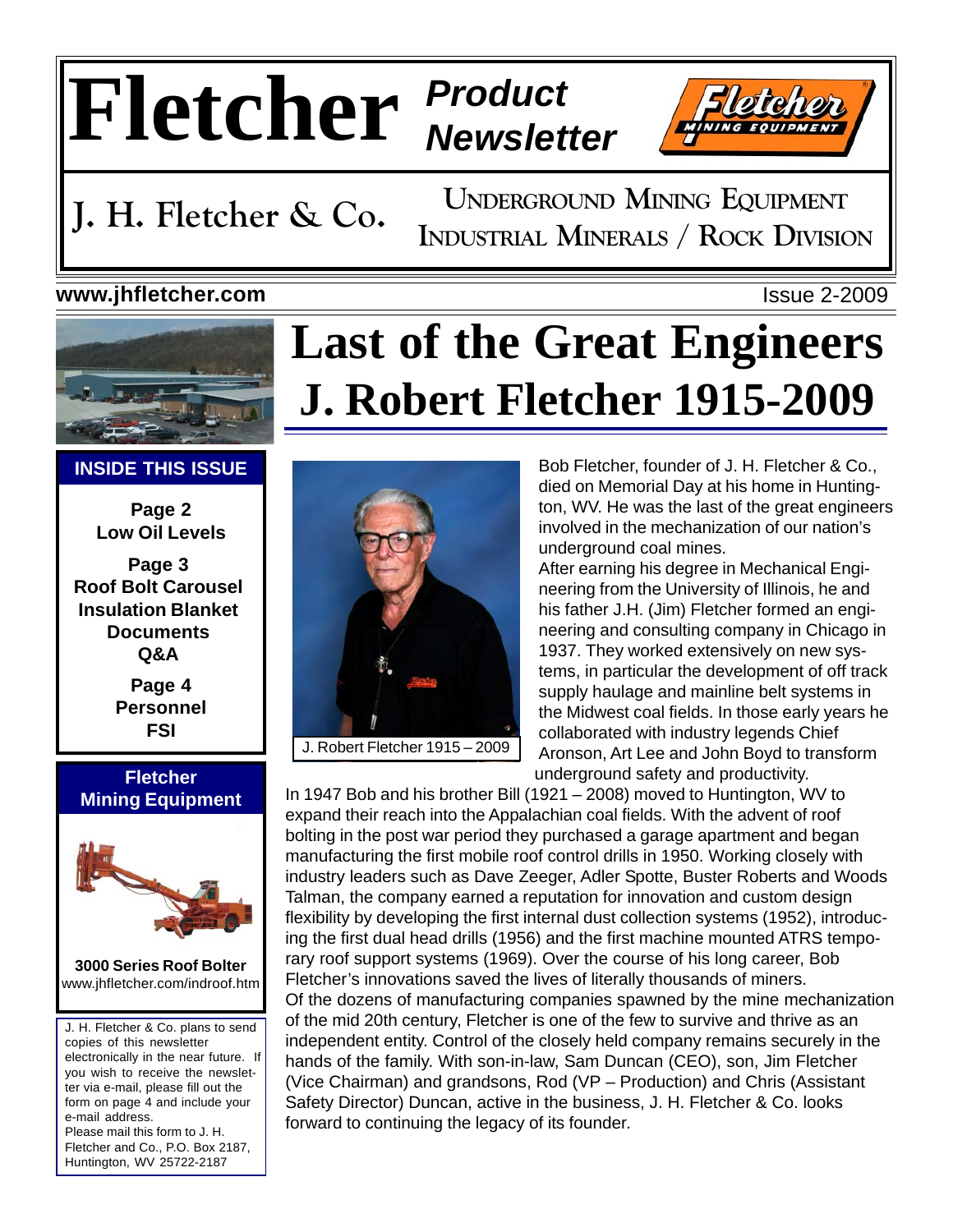## Page 2 Issue 2-2009 **How to Detect Low Oil Levels**

 Keeping the hydraulic oil tank filled with clean hydraulic oil will help assure safe, efficient and reliable machine operation. Dirty hydraulic oil not only leads to premature component failure, but it actually creates a safety hazard. Dirty hydraulic oil can lead to a control valve sticking and a stuck control valve can cause a serious accident.

 The importance of maintaining a sufficient supply of clean hydraulic oil in the reservoir cannot be over emphasized. In this article, we will identify the ways your machine may be designed, so that a low oil condition can be detected. First, some machines may be equipped with a float switch located on top of the hydraulic tank. Machines with a float switch are either set up with a low oil warning light (shown on the controller cover) or the ability to shut down the machine when the level reaches a certain point



Second, the machine may be provided with sight plugs on the hydraulic tank. In this instance, oil needs



to be added when the machine is less than three quarters of the way full or when you can only see oil in two sight plugs.

Third, some machines have an oil level tube. Oil



needs to be added when the tube is less than three quarters of the way full. Fourth, some machine have a low oil warning indicator. When the hydraulic oil temperature gets too high, from lack of oil, there is a



warning light that will come on in the tram deck to alert the operator. To prevent these low oil indicators from coming on, the operator needs to simply check the oil at the beginning of each shift and, depending on their circumstances, throughout the shift. Always consult the operator's manual for how your specific machine may indicate a low oil condition and how to properly add hydraulic oil to your tank.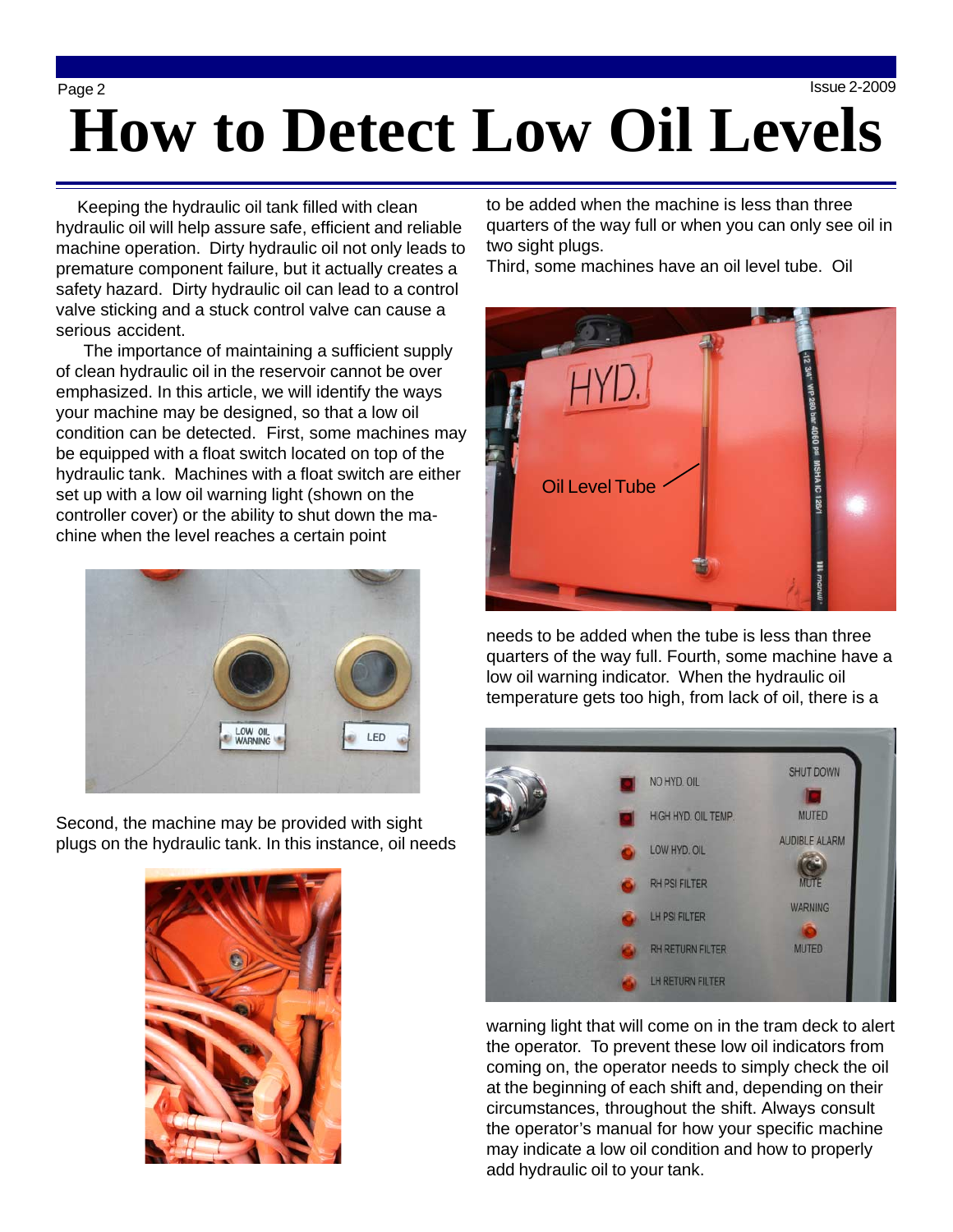Page 3 Issue 2-2009 **Roof-Bolt Magazines/Carousels**

 Attention all owners of Fletcher Industrial Minerals Roof Bolters with multiple roof-bolt magazines/carousels. There has been a design improvement concerning the fasteners used to secure the roof-bolt spring clips on your bolt magazine/carousel. These spring clips hold the roof bolt in place on the bolt magazine/ carousel before the bolt is installed in the roof. In the past, the fasteners used to secure these spring clips consisted of  $#8-32 \times \frac{1}{2}$ " lg. fillister head or Phillips head screws along with #8 lockwashers. In a number of cases, this old-style fastener setup allowed the roof bolt to bottom out on the screw head before it was fully installed in the spring slip. This resulted in trouble installing the roof bolts on the bolt magazine/carousel, and excessive wear of the screw heads holding the spring clips due to the roof bolt contacting the screw heads. The design improvement requires replacing the existing  $#8-32 \times \frac{1}{2}$  screws and  $#8$  lockwashers with #8-32 x ½ button head cap screws (Fletcher PN 131722). The design change results in a significantly

smaller screw head height, which eliminates the problem of the roof bolt bottoming out on the screw head when installed in the spring clips.



# **Insulation Blanket**

 J.H. Fletcher & Co. will now be offering exhaust manifold and turbo insulation, as an option, for diesel machines. The insulation blanket reduces the possibility of flammable liquids contacting those hot surfaces as well as preventing contact by the operator. J.H. Fletcher & Co. recommends you take this option the next time you are purchasing a diesel powered machine from us.



## **Document Clarification**

 With each new or modernized machine, J. H. Fletcher & Co. provides the following documents: **Operator's Manual** (one shipped with the machine and 5 copies)**, Service Manual** (one laminated and one paper)**, and Parts Book** (one laminated and one paper). All of these documents are also provided on a CD. Service Manuals and Parts Books should be delivered within six weeks of receiving your machine. If you do not receive these documents please contact our Parts Books department at 304.525.7811 extension 269.



**Q** Can any lubricant be used with a pneumatic resin<br>linearter to assist with glue insertion in the drilled inserter to assist with glue insertion in the drilled hole?

The use of lubricant should be evaluated closely with your resin manufacturer. To confirm proper bolt installation, go to a safe non-working area of the mine and install a bolt, then perform a pull test. **A**